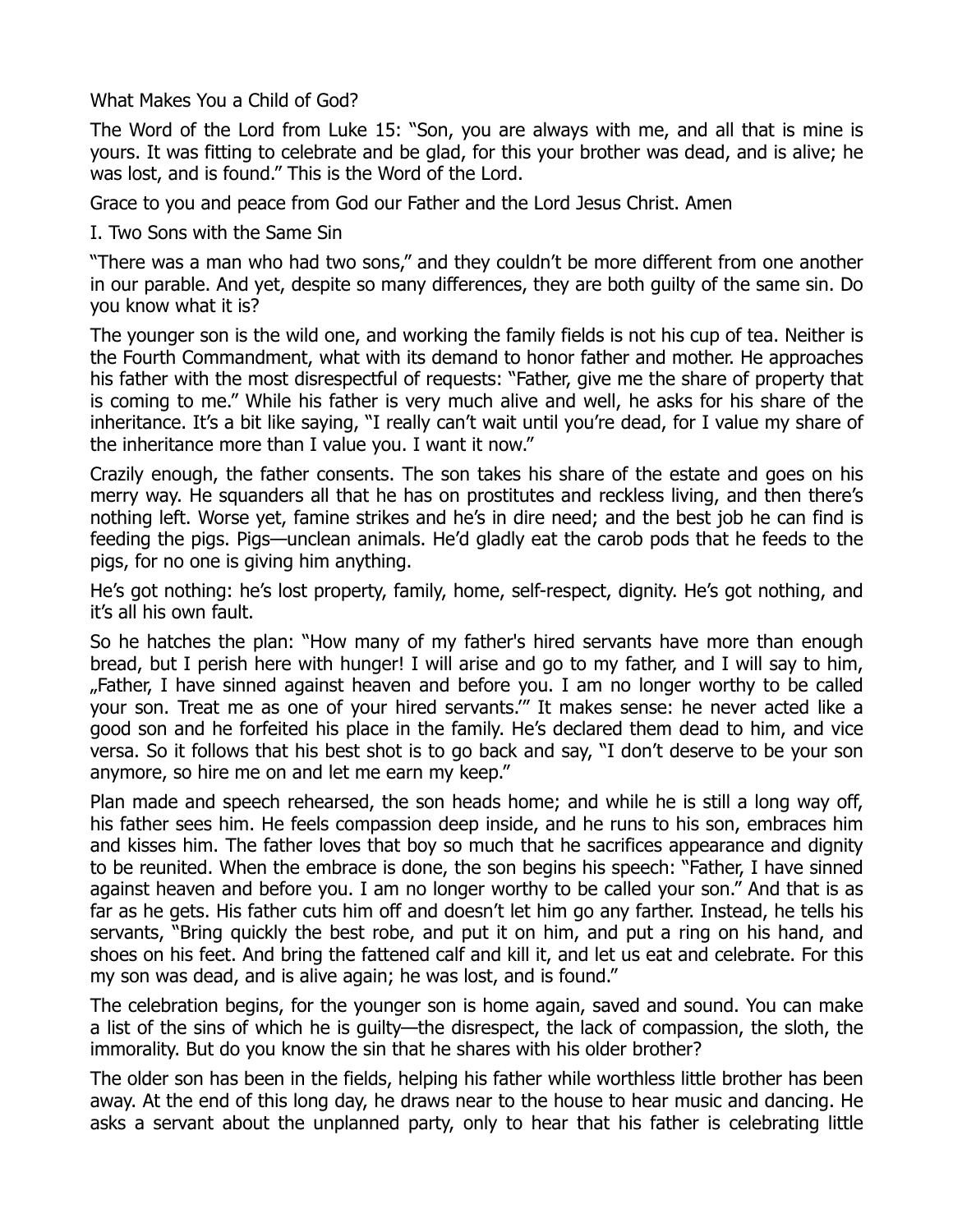brother's return. The older son refuses to go in—he doesn't want to be near his brother (shouldn't that be "ex-brother," anyway). So the father makes the first move, comes out to invite him in. His older son vents: "Look, these many years I have served you, and I never disobeyed your command, yet you never gave me a young goat, that I might celebrate with my friends. But when this son of yours came, who has devoured your property with prostitutes, you killed the fattened calf for him!"

You can make a list of the sins of the older brother too: resentment, anger, lack of love, bitterness, a refusal to forgive. But what sin does he share with his brother?

It is this: both sons believe that they are sons because they earn the right to be sons by their works. It is not so. They are not sons because they've earned the right. They are sons because they were born into the family—not by their work, but by the working of God and the love of their father and mother .

The younger son betrays this theology when he says, "I've lost the right to be a son because my actions have been so awful. My father could never love me. The best I can hope for is to be hired on as his servant, to be in the house by earning my place every day." That's the gist of his rehearsed speech, but his father won't let him get away with it—look where the father interrupts his son! The son gets to say, "Father, I have sinned against heaven and before you. I am no longer worthy to be called your son." The father lets him confess his sin and unworthiness, because all of that is true; but he doesn't let him ask to work his way back into the family because that isn't how the father runs the family. A son is a son, even if he's been a complete jerk of a son for a while; but now that he's back at home, the father can take care of him again. No son of his is going to work for a place in the house, because he's not a servant or a slave. He's a son.

Now he has a ring on his finger, shoes on his feet and the best robe on his back—given by the father's command. If he insists that he must work to earn his father's love now, he will only insult his father and his love.

The older son is guilty of the same sin, just from the other side. His tirade essentially says this: "I'm your son because I've been working so stinkin' hard in the fields all this time. By all the sweat and all the labor, I've earned the right to be your son. How can you call that other guy your son when he's done so much to hurt you and shame the family?" But the older son isn't a son because of his work in the fields; he's a son because he was born to his father. The whole time he's been working in the fields, he's been in his father's house and in his father's care, safe and sound. But to say that his father should only love him because of all of his works and efforts is to insult the father and his love.

The father's love is unconditional. To both his boys he says, "I love you because you're my sons, and you're my sons because I love you." Both boys deny that love, because both say, "Our father can only love us when we've earned it."

Jesus tells this parable as "older brothers" are squaring off against "younger brothers" around Him. The Pharisees are upset, muttering because Jesus is spending His time eating with tax collectors and sinners, the sorts of folks around town who really haven't put in much effort to live God-pleasing lives and follow the rules. If Jesus really is the Messiah, why is He spending time with the likes of them? Shouldn't He be spending His time with the Pharisees? They're the ones who have been trying to please God the Father in heaven. They're the ones who have been doing the hard work of trying to keep religion and society together. Haven't they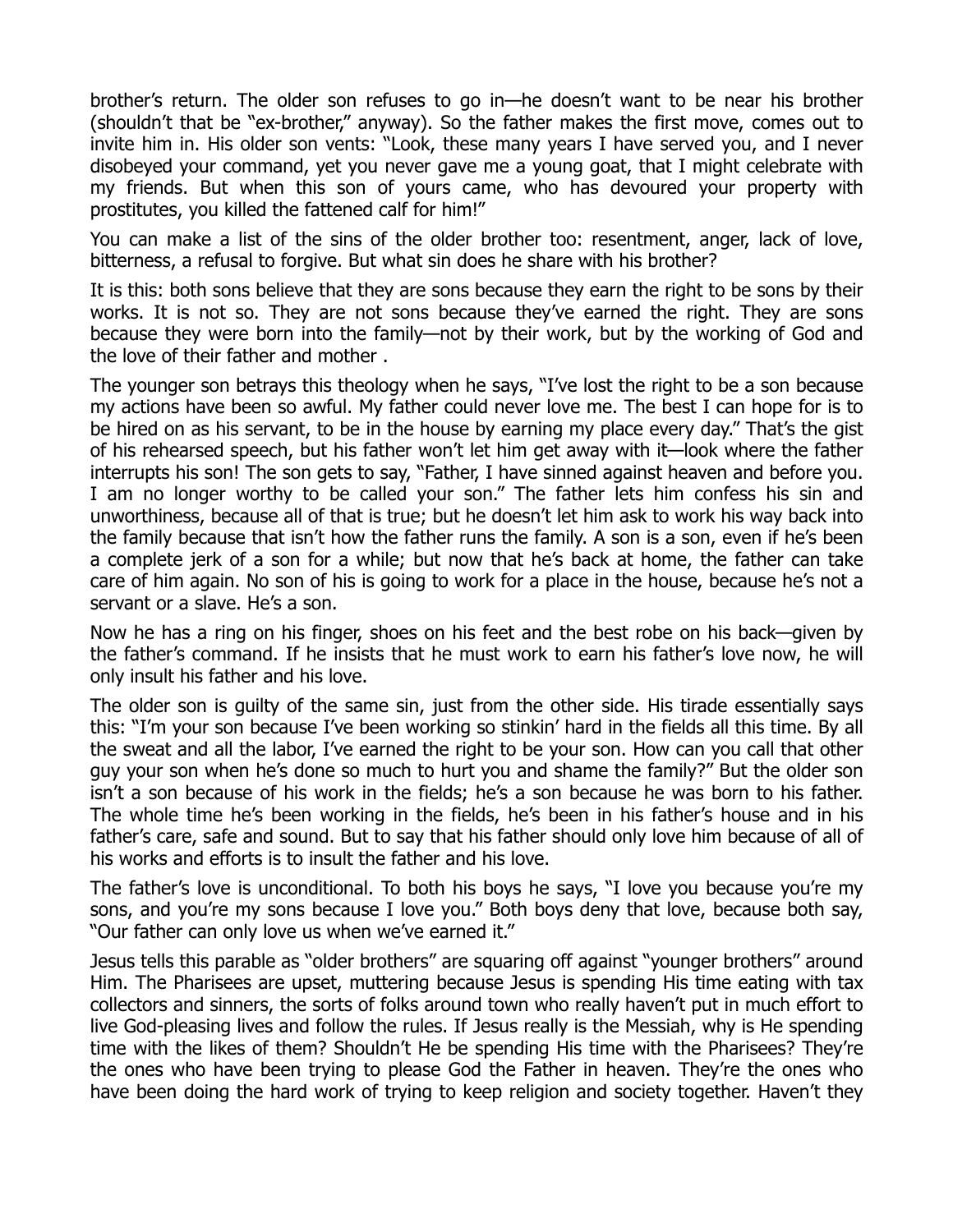earned the right to have God's favor and attention—especially over tax collectors and sinners, the people who waste God's gifts on prostitutes and reckless living?

But the Pharisees are just like the older brother in the parable. They say, "God must love us because of the work that we do." In doing so, they insult the Father's love. They deny that God's love is unconditional, that His mercy endures forever, instead saying that His love is "pay as you go". But God doesn't love them because of their works. God loves them because God is love. He earnestly wants them in His house forever. But, like the older son, as long as they believe that God is being unfair by loving sinners, they're going to refuse to go into the house.

Tax collectors and sinners will often be guilty of the same sin as the Pharisees, just from the other side. Apart from Jesus' preaching to them, they will say, "We're just too far gone. We've led lives that are just too sinful for God to love us now." Such words declare again that God loves because of works. But God loves because God is love. He earnestly wants those tax collectors in His house forever. But, like the younger son, as long as they believe that God only loves those who earn it, they won't believe that God could forgive them.

But God doesn't love because of their works. God loves because God is love; and God so loved the world that He gave His only-begotten Son, that whosoever believes in Him should not perish, but have everlasting life...in the Father's house.

II. The Parable Applied

So which are you? Younger son or older son? Sinner or Pharisee?

Your past and present can testify for you, and different people will tilt toward different sins. Those who lean toward the sins of the younger son are those who say, "I am going to do what I want to do. Life is to be enjoyed, even when it means departing from God's Word to enjoy it. That may mean departing from God's Word by indulging in all sorts of sins for the eyes, ears and the rest of the senses, or defying God's Word for that which brings you feelings of comfort and security. It may mean departing from God's Word by leaving it behind, by ignoring the Lord's Word and Sacraments for things you would rather be doing during the same time slot. It won't feel all that bad for a while when you tilt toward the sins of the younger son: you'll get the praises of friends, the world and your own self-satisfaction. That's a good feeling.

The sins of the older brother are attractive to others. These are the sins of pride and contempt. For many, it is a constant temptation to measure their Christian life by the good that they do, by the offerings they give, by the sins they abstain from. So we all ought to do good, give offerings and abstain from sin; but unchecked sinful pride eventually leads to contempt for those who do not do as much, and a feeling of self-righteousness that sees no need for Christ. At the extreme, such a one will say, "Forgiveness is for sinners, and I think I've shown that I don't need it." It won't feel bad for a while when you tilt toward the sins of the older son: you'll get the praises of other law-and-order types, and you'll even be held up as an example of one who works hard in service to others. That's a good feeling, too.

But note this truth about both kinds of sinners: they are both outside of the Father's house. They are both outside the Father's care. Neither of them is open to the Father's love. If you pursue the sins of the younger son and delight in all sorts of pleasures, you will eventually be brought low—on your deathbed, if not before. And apart from faith, you will only say, "I have sinned too much to be forgiven. God couldn't possibly still love me and forgive me, now that I've wasted my life and have no time to make amends." That sin is a far worse sin than all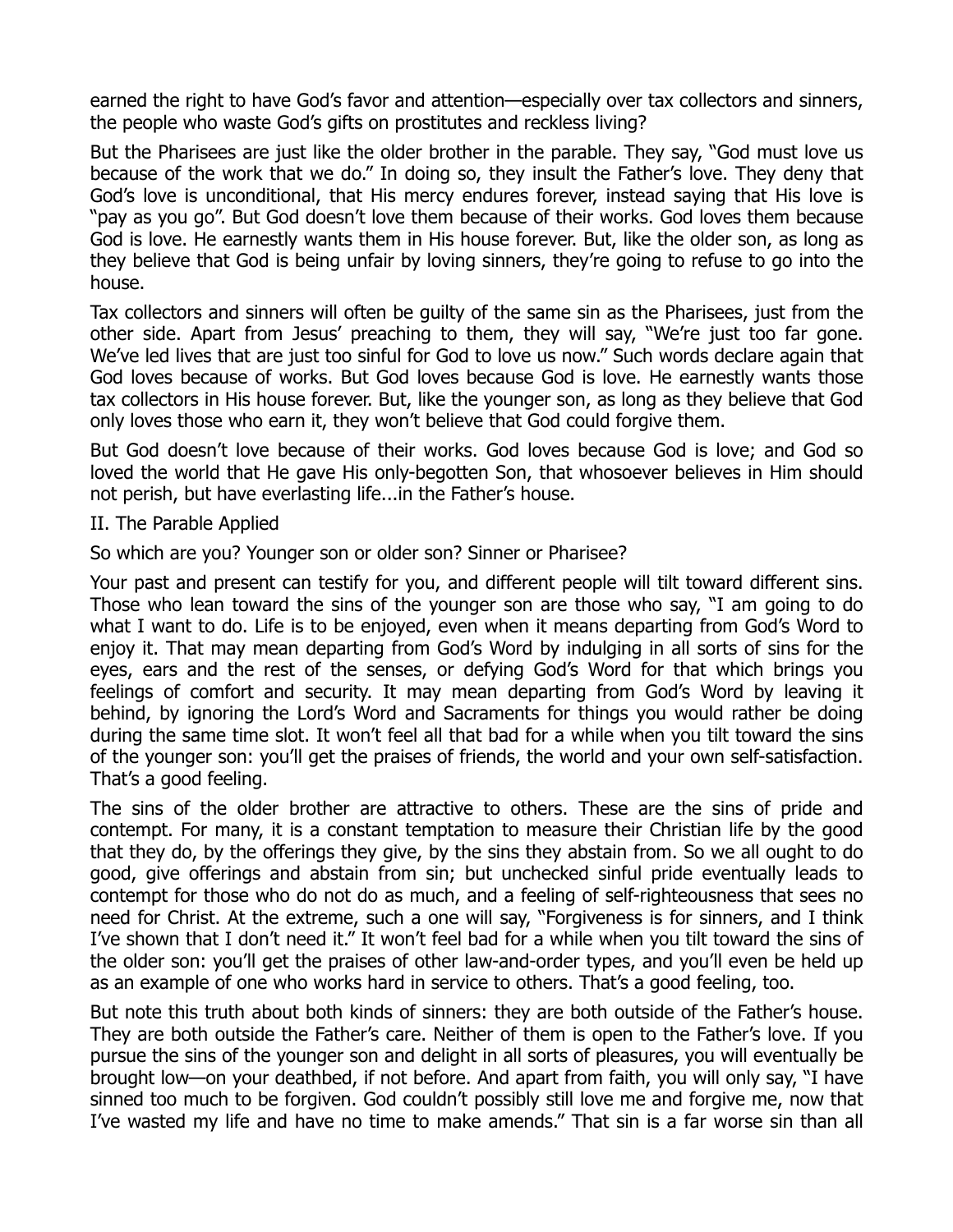the others that got you there, because it is blasphemy: it accuses God of not keeping His promises. It accuses Jesus of not having died for all of your sins. That is what keeps you out of the house: it is not all the other sins that eroded your faith along the way, and it is certainly not that God has no love or grace left for you. It is simply that you do not believe that Christ would forgive you.

If you pursue the sins of the older brother, pride and self-righteousness will gradually wear away your faith, too. You eventually will be brought low, as well—on your deathbed, if not before. At that time, despair will not be the final temptation, but vanity. It is then you will say, "I am not afraid of death, because I have lived a good-enough life for God to welcome me in." But that is blasphemy, too: it calls God a liar as it denies your sin, and it denies also that you needed Christ to die for your sin.

Just like the parable, sinners run away from the Father, and Pharisees don't want to go into the house—not on the father's terms, especially if He's letting sinners in.

We should note, too, the very real danger of being a combination of both sons—the prodigal Pharisee, if you will. This would be to say, "I indulge in this sin and that sin, but I'm still good enough for God to let me into heaven." That confession is complete, asinine nonsense. Far more than the extremes, however, it is also most likely what your sinful nature claims each day.

What to do? Along with examining yourself for all of those sins of indulging the flesh, pride and self-righteousness, be especially aware of the sin that Jesus warns against in this parable: it is the sin of believing that God loves you because of the good work you do. If you believe that God loves you because of the good work you do, then when you sin you will believe that God doesn't love you; and when you manage to keep a command at least on the outside, you'll believe that God loves you more than He did before. If you believe any of that, you deny the Gospel.

The truth is that God doesn't love you because of the good work you do. God loves you because of the good work that Christ has done. Namely, because God would hold all of your sins against you and declare you unworthy to be His child, Christ has borne your sin to the cross. On the cross, God declared His Son to be the unworthy sinner and damned Him for your sin. On the cross, God the Father forsook His Son—and His Son was taking your place when He was forsaken.

Because the Son has suffered God's wrath for your sin, God the Father is now your loving Father, the one you see in the parable. He runs to you in His Word and Sacraments. He runs to you! You honestly confess, "I am not worthy to be called your son," and He cuts you off right there. He doesn't negotiate a contract with you so that you can make things right and earn your keep. Instead, He puts a ring on your finger and shoes on your feet. He clothes you in the best robe, for as His beloved child you wear Christ's own righteousness. Rather than count against you His gifts you have wasted, He declares to you, "You are always with Me, and all that is Mine is yours."

The kingdom of heaven is yours because you are a beloved child of God. You are not a child of God because of your good works this day: in families, children sometimes obey and sometimes disobey, but either way they remain children. So also you: you are not a child of God because you have earned it by your obedience, and you have not forfeited being a child because of some sin. Your sonship does not depend upon you, but upon the Father's love for you in Christ.